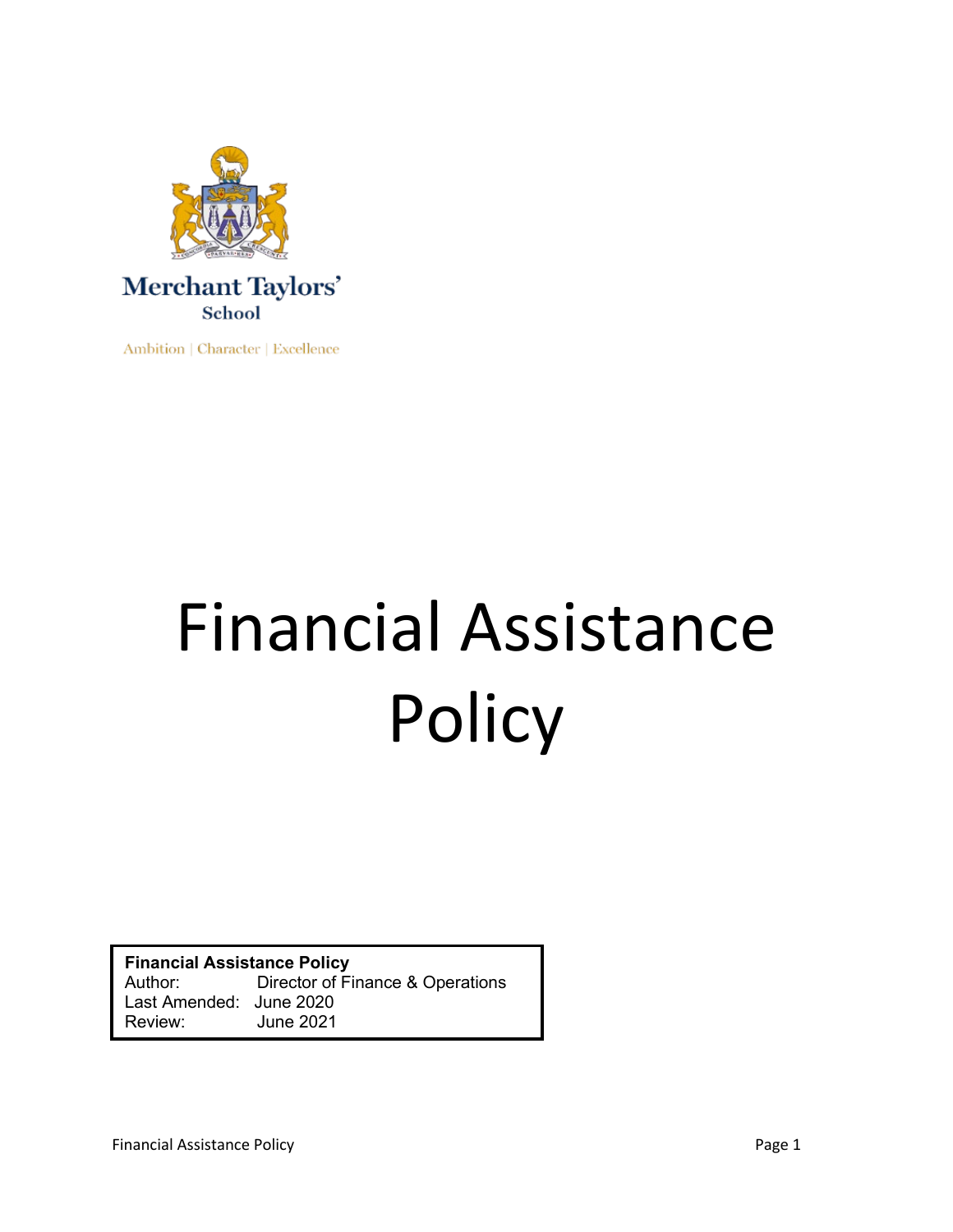# **Merchant Taylors' Schools**

# **Financial Assistance Policy**

This policy outlines Merchant Taylors' Schools' position with regard to financial assistance towards fees in terms of bursary awards, scholarship awards, discretionary awards and sibling fee discounts.

# **1. Bursary Awards**

Due to the generosity of Alumni and other supporters over many years, Merchant Taylors' Schools maintain an invested fund in order to provide financial assistance with fees for parents who could not otherwise afford a place at the Senior Schools. The provision of means-tested Assisted Places is a central part of the purpose of the Schools' aim to assist academically able boys and girls, whatever their financial circumstances.

Assistance with fees, in the form of bursaries, is awarded on academic merit and the demonstration of potential through assessment and interview and is dependent upon joint parental income/means. Parents are required to provide detailed financial evidence when applying and these means-tested awards are reviewed every year to ensure continued eligibility.

All bursaries are means-tested and are underpinned by a rigorous review process. The Schools utilise an external company to conduct independent financial reviews of successful applications. This will involve each family receiving a home visit to facilitate a review of their financial circumstances and will result in a confidential report to the Schools with a recommendation on the level of award. The home visits/reviews will take place following the Year 7 Entrance Assessment and the subsequent interview process.

A bursary application will only be successful if both of these criteria are met:

- 1. The child is of exceptional academic ability, as demonstrated in their performance in the Year 7 Entrance Assessment and interview process for entry into our Senior Schools or for Sixth Form entry (Year 12) based on their GSCE grades and interview process. Conditional Sixth Form offers will be made following the interview process with offers confirmed when GCSE results are confirmed in August which meet the Sixth Form entry criteria.
- 2. The Schools are satisfied the family meets the Schools' criteria for financial assistance (which are detailed below).

Given the value of bursary awards, all awards are subject to annual review to ensure continued eligibility. However, the Schools do have a number of awards which are offered for the duration of the pupil's education whether that be at Year 7 or Year 12 entry. This will be explicit within the offer made.

## **2. Academic scholarships**

In addition, the Schools award modest academic scholarships each year in each senior school. Most of these scholarships will be awarded at Year 7 entry , but awards are also made to outstanding candidates on entry to our Sixth Form and, very occasionally, to students who join in other year groups. These scholarships are awarded purely on academic merit and potential, not financial means. Pupils are chosen on the basis of their performance in the entrance examination and following an interview with the Head. All scholarships are up to the value of 10% of tuition fees and are awarded for the duration of a pupil's time at the Schools, subject to good conduct and good progress. There is no annual means testing of scholarship awards.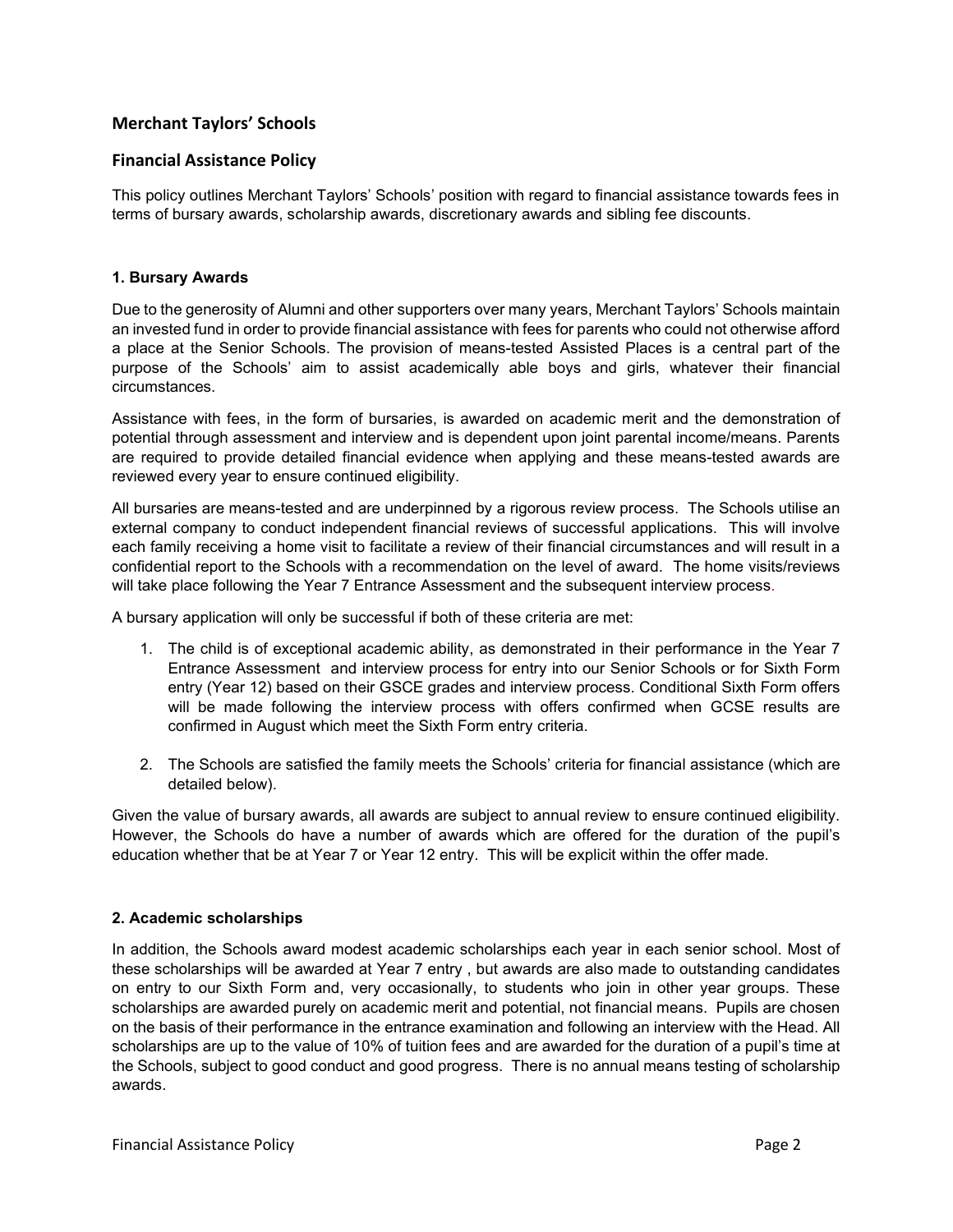**Sixth Form Academic scholarships:** in recognition of the Schools' Founder John Harrison, Harrison Scholarships are also awarded for excellent performance at GCSE level. Every year, the top 10 students in their GCSE examinations in each school will be awarded a modest scholarship for both years of sixth form.

**3. Music scholarships:** The Schools are keen to support and develop their excellence in music; therefore, there are funds available for one or two music scholarships each year in each school on entry to Year 7. These scholarships are awarded on the basis of both attainment in academic exams and an audition. Candidates must be able to play more than one instrument at Grade 3 level or above. An application form for a Music Audition can be requested when registering for the Year 7 Entrance Assessment. The award will be free music lessons for the pupil in one or two instruments.

**4. Sports scholarships:** The Schools are keen to support and develop their excellence in sport; therefore, there are funds available for up to two sports scholarships each year in each school on entry to Year 7. These scholarships are awarded on the basis of attainment in academic examinations and an assessment of sporting ability. Pupils must be fit and have the ability or potential to perform at regional and/or national level in sport. An application form for a Sports Award can be requested when registering for the Year 7 Entrance Assessment. The award will be up to 10% fee remission for the pupil.

# **5. Exceptional Financial Assistance**

Parents can apply for financial assistance if they find themselves in a position where they can no longer afford the fees. This support, if granted, will be reviewed on an annual basis and is given so the pupil's education will not be harmed by personal family circumstances beyond their control. The Schools will not support a change in lifestyle by choice, but recognise the impact of bereavement, serious illness, unemployment due to reasons outside their control and the like, upon a pupil's education. Such assistance may be provided on a temporary basis, depending on circumstances. In that event an independent assessment of the family's financial circumstances will take place on an annual basis, if the award is made for more than a year. These cases are discussed at the termly Fees and Agreements meeting and confirmed by the Board of Governors.

# **5. Sibling Discount**

There is currently a sibling discount of 10% for the second and third child in a family who are on the school roll concurrently. A 20% discount is available for the fourth and any subsequent children. Sibling discount does not apply to overseas pupils. "Family" means immediate family and does not extend to nieces, nephews, cousins etc.

Sibling discounts are not awarded when a pupil is in receipt of other financial assistance; if in receipt of an Academic or Sports Scholarship, the sibling discount is awarded at the Head's absolute discretion.

## **Guidelines for Granting Financial Awards (Bursaries and Exceptional Financial Assistance)**

1. All financial assistance under the scheme should be granted on the basis that the amount of remission is means tested on a yearly basis (termly if necessary) and that the grant is for a specified and limited time in a pupil's life.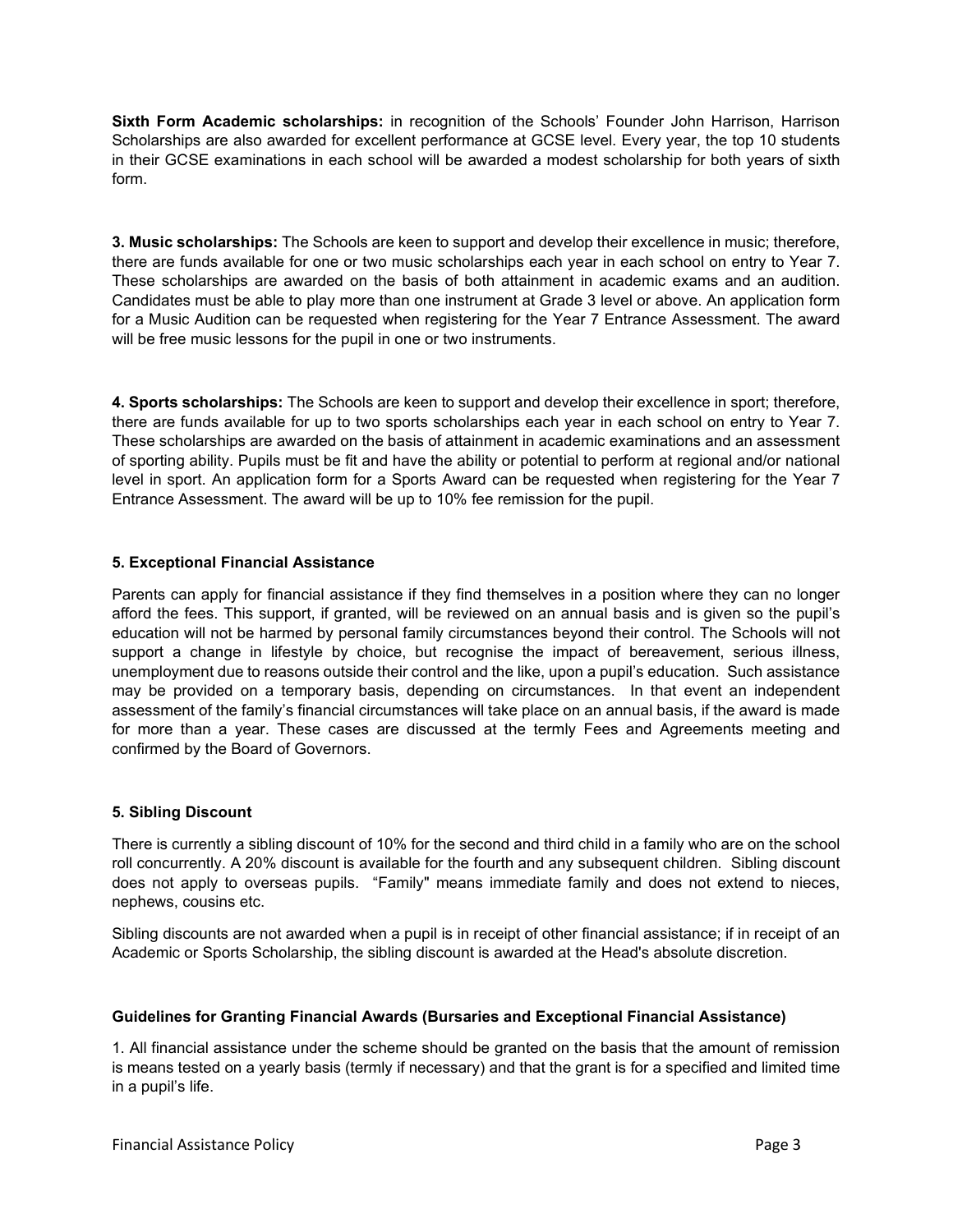2. Bearing in mind the conduct, achievement and potential of a pupil, the relevant Head will recommend a discount is awarded, within agreed financial restraints.

3. The criteria for awards are based on the balance between the welfare of the pupil and the amount of control a parent would have over the situation. The following is a non-exhaustive list of examples where assistance might be provided:

a. A bereavement of a parent, guardian or sibling (which may affect work/business/income).

b. A major illness in the family, particularly of the main income earner.

c. A major career change or the sudden and unexpected unemployment of a parent due to circumstances beyond their control (redundancy etc. - although redundancy settlements must be taken into account).

d. Separation and/or divorce of the parents

Where a family has significant, realisable assets, it will be usual to recommend these are used prior to a bursary being awarded e.g. investments or significant equity in a property.

4. A pupil's stage of education is also very important and financial support may be granted to cover the end of any examination course (i.e. GCSE and A level courses are both of two years duration, and if mid-way through the two years, financial support will be considered through to the end of the current exams, but not onto the next stage). Therefore:

a. A pupil coming to the end of an examination course should be warned a term in advance that the assistance will not be extended to the next stage.

b. Pupils in Y7-9 may be given short-term awards (1-3 terms) to allow the family to make alternative financial arrangements, but will be notified that support will not normally be granted for students starting Y7, GCSE or A level courses.

c. Applications early in Y7, Y8 or Y9 will be notified that the assistance will cease at the end of the school year.

d. New applicants in the summer term may be granted assistance, but possibly only from the summer term (i.e. they will not be applied retrospectively).

# **Practicalities:**

- The relevant Head, Director of Finance and Operations, and Fees & Finance Officer, will meet each term to review the award position.
- In the Summer Term, where Financial Awards are being renewed for a year (in L6 and Y10), parents will be notified if their assistance will not be extended.
- Decisions on applications which involve a member of the School community must be ratified by the Finance Committee of the Board of Governors).
- The decision of the Board of Governors is final, and there is no right of appeal.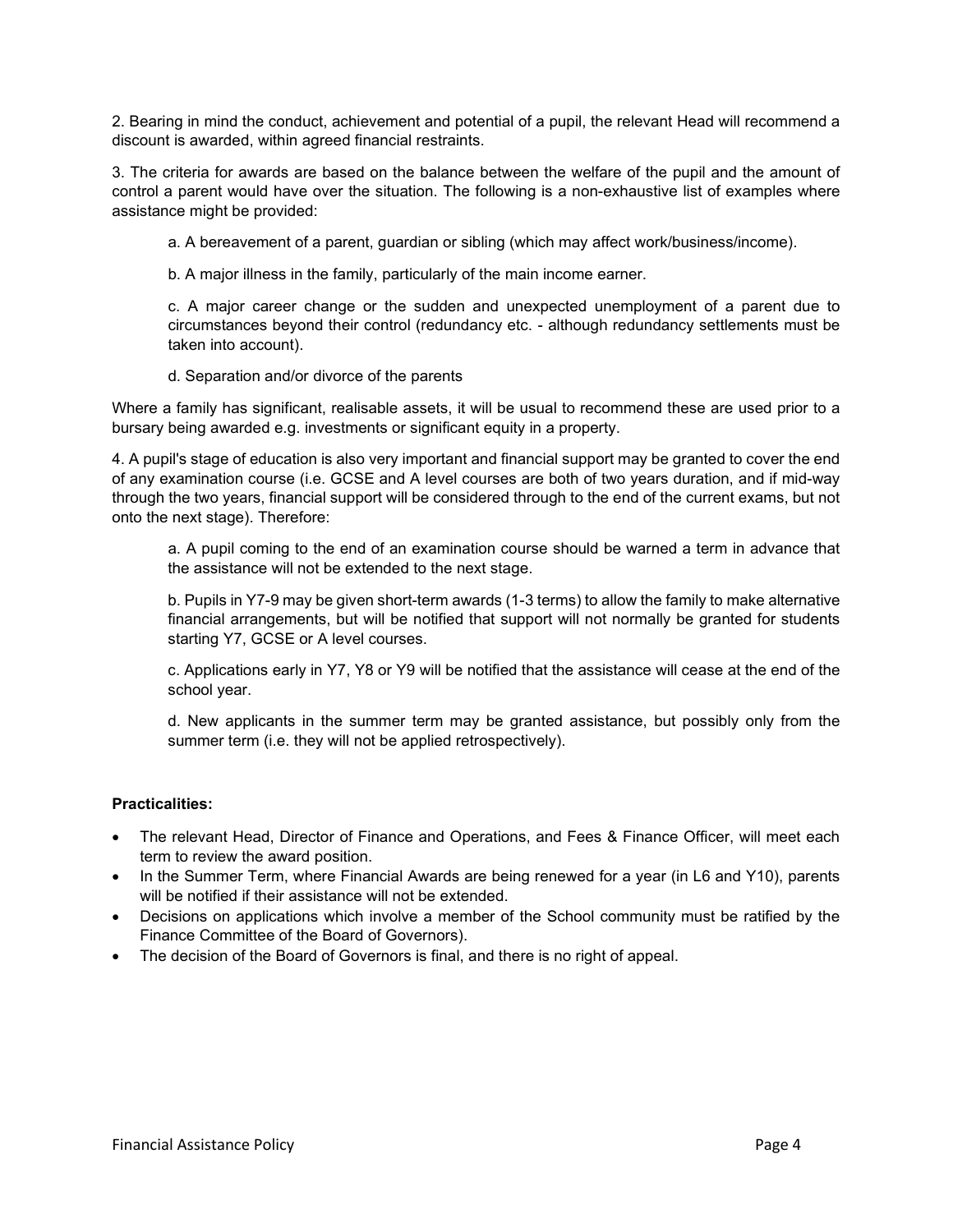# **ANNEX A**

# **Guidance Notes**

## **1. Introduction & Background**

The granting of any financial bursary assistance is at the sole discretion of the Governors of the Charity subject to eligibility criteria. This may be delegated to sub-committees of each school, which must be constituted and conducted in accordance with the terms of reference agreed by the Board of Governors. In the case of each of the two senior schools, Merchant Taylors' Boys' School and Merchant Taylors' Girls' School, there will be a separate committee for each School: MTBS Fees & Agreements Group and MTGS Fees and Agreements Group referred to below as the Awards Committees.

Whilst Governors are not bound to explain the exercising of their discretionary powers, this paper describes the working principles of the members of the Awards Committees in order to ensure the annual allocation of Bursary funds is equitable and objective.

The members of the Awards Committees are as follows and will require two Governors to make an award:

- Chair of Governors
- Chair of Finance
- Vice Chair of Governors may substitute for one of the above as necessary

In attendance, ex officio are:

- Head of MTGS, Head of MTBS
- Head of Stanfield Primary School
- Director of Finance and Operations
- Fees and Finance Officer

The Board of Governors will review this Policy as and when required and in any event every three years.

## **2. Means tested Eligibility**

Annex B describes the principles of the operations of the Bursary Scales. An example summary is as follows:

- Full fee assistance for assessable income of less than £20,000
- 90% assistance for assessable income of around £33,000
- 75% assistance for assessable income of around £42,500
- 50% assistance for assessable income of around £52,500
- 25% assistance for assessable income of around £60,000
- No assistance is available for assessable income levels above £65,000

It should be noted that the concept of assessable income includes both earned income and notional income based on assets.

The principles of a Bursary Award are at Annex C.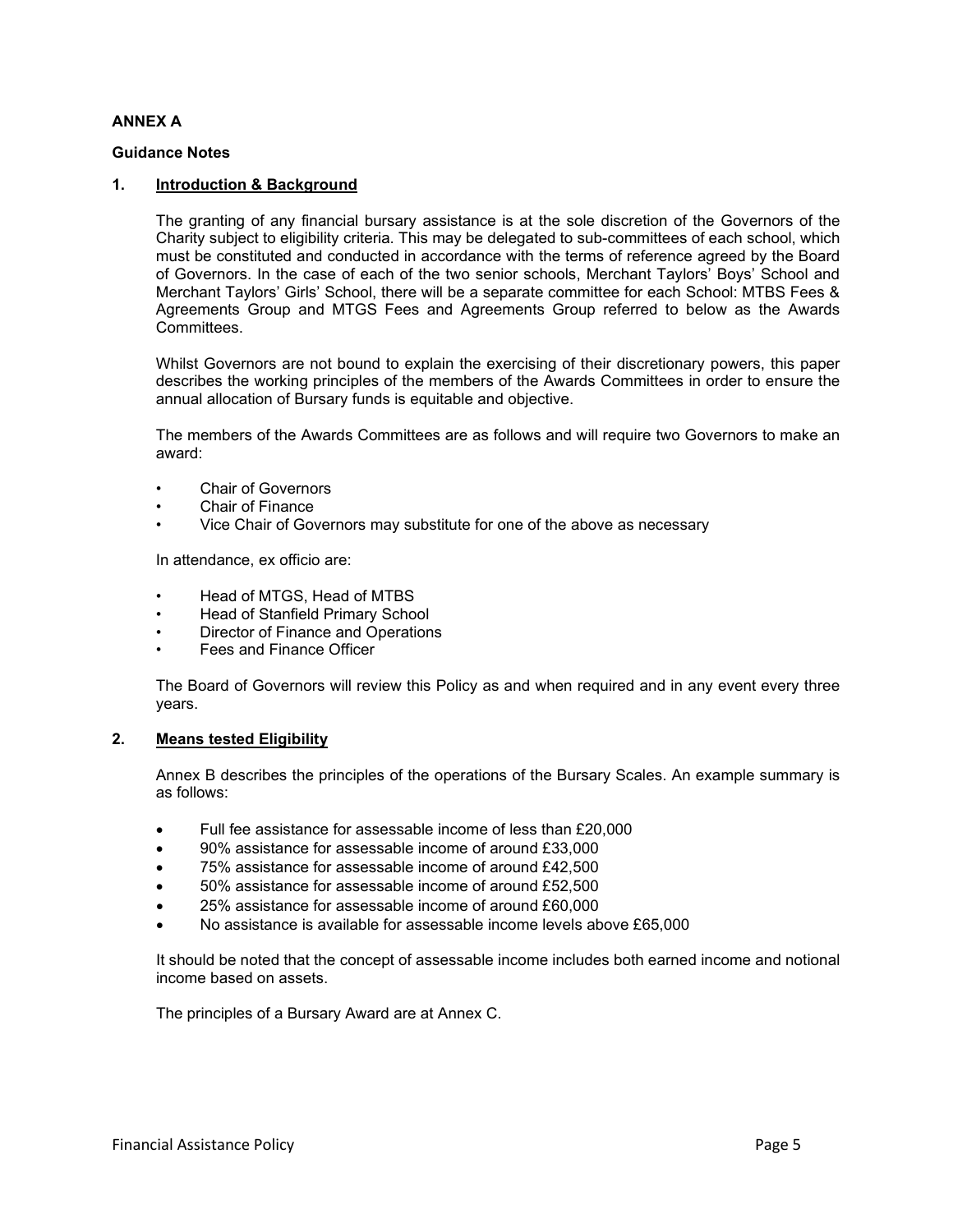# **3. Allocation Principles & Process**

The following allocation principles will be taken into account:

- (i) Distribution of the available Award the Committee will assess each year from Year 7 to Year 13. The Committee will establish a preferred allocation range based on the relevant Head's recommendations, e.g. 60% at Year 7, 30% at Year 12 and 10% at Year 9 in that order.
- (ii) Awards based on Assessment Scores the Committee will receive a summary of the Assessment Scores for entrance for all students taking entrance tests based on the following information.
	- Age
	- English rank
	- Maths rank
	- Verbal rank
	- Total rank

| D.O.B. | Entrance<br>Exam<br>Date | Age  | <b>Maths</b> | <b>Maths</b><br>Rank | English | English<br>Rank | <b>Verbal</b><br>Reasoning | <b>Verbal</b><br>Reasoning<br><b>Rank</b> | <b>Total</b> | <b>Total</b><br><b>Rank</b> |
|--------|--------------------------|------|--------------|----------------------|---------|-----------------|----------------------------|-------------------------------------------|--------------|-----------------------------|
|        | 04/08/2007 29/01/2017    | 9.5  | 79           | 15                   | 92      |                 | 142                        | 3                                         | 219          |                             |
|        | 22/03/2007 29/01/2017    | 9.10 | 84           | 3                    | 84      | 4               | 139                        |                                           | 215          | $\overline{2}$              |
|        | 25/02/2007 29/01/2017    | 9.11 | 85           |                      | 79      | 10              | 130                        |                                           | 208          | 3                           |

- Each Head will prepare qualitative notes from the pupil's interviews or from previous schools' references to be used to fine-tune the rankings or to choose between borderline candidates
- (iii) Blind Allocation: the Committee will assess which candidates it would wish to assist given hypothetical limitless funding based on merit. Once that has been decided, details of any applicant in that group who has requested and is eligible for financial assistance will be provided. The proposed allocated sum for that year group, say £90k (e.g. 60% of say £150k for Year 7) will be allocated in order of merit. In this example, if the first nine students required 100% bursaries of £10k each, the fund would be exhausted after those nine students. However, if the most able student only required say a 20% bursary that would still occur in preference to 100% bursaries.
- $(iv)$  Roll over if any funds in a year group are not allocated, then the excess will roll over to the next allocation group e.g. Year 12 in this example.
- (v) Detailed Investigation the Director of Finance & Operations, the Head of Finance and the Fees & Finance Officer will have scrutinised the financial and capital aspects of the applications and will be able to provide the Awards Committee with a view as to the legitimacy of each application. Any anomalies will be pointed out to the Committee. In exceptional circumstances an independent financial review will have been sought in advance of the Committee sitting. More usually, this will only be done on offered awards, which will be provisionally made in the spring term and subject to ratification in the summer term.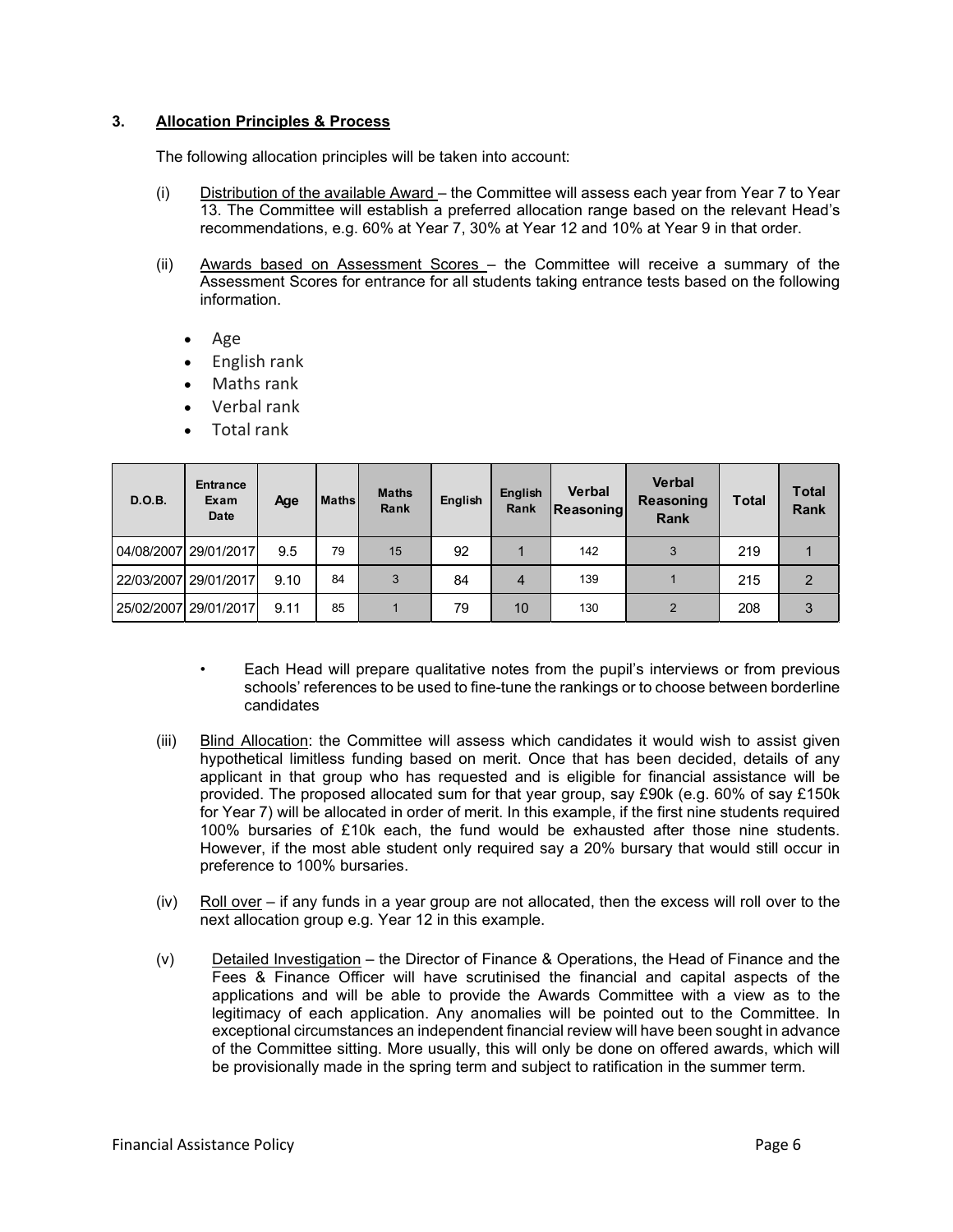The Schools' overriding principle is to support families who are doing everything within their means to make a contribution to school fees, however small. The school has a duty to its donors and other supporters to ensure that all bursaries are focused on those in greatest need who can most benefit. It will take into account a number of factors in determining the level of financial support which can be offered, including:

- Current earnings. The ability to improve the financial position or earning power of the family. For example, where there are two parents, both would be expected to work unless one is prevented from doing so through incapacity or the need to care for dependents.
- A parent's decision to forego the opportunity of paid employment in order to undertake further education or other unpaid pursuits would be seen as a voluntary decision and not therefore a valid rationale for a bursary application or award.
- (vi) Non-Means Tested Elements whilst the Committee will apply the principle that financial assistance in terms of bursaries and exceptional financial awards should be means tested, the Schools retain the opportunity to provide scholarships up to 10% with the agreement of the Charity.
- (vii) Award Period the Committee proposes that Award periods will be made for a maximum of five years (i.e. from Year 7 to Year 11). Students wishing to apply for a continuation award for the Sixth Form will need to reapply and will need to be retested and ranked against that year's peers. A preference may however be given to existing students of equal ability and ranking.
- (viii) Annual Performance Review the Committee notes that the provision of an Award is based on continuing merit in the view of the relevant Head. At the Annual Bursary Committee Meeting, each Head will present such information as s/he believes pertinent to facilitate the Committee being able to make informed decisions. If any students, in the opinion of the relevant Head, are not meeting the "continuing merit" criteria, the Committee may then require the Schools to serve notice by the end of the Spring Term that assistance for the following year may be withdrawn.

# **4. Charitable Status & Bursary Advertising**

In accordance with the Schools' charitable status, objectives and desire to provide as many bursaries as possible to as many recipients as funds allow, the Schools will engage with a wide range of local primary schools to publicise the financial assistance available, so as to encourage applications from a broad and diverse range of potential pupils.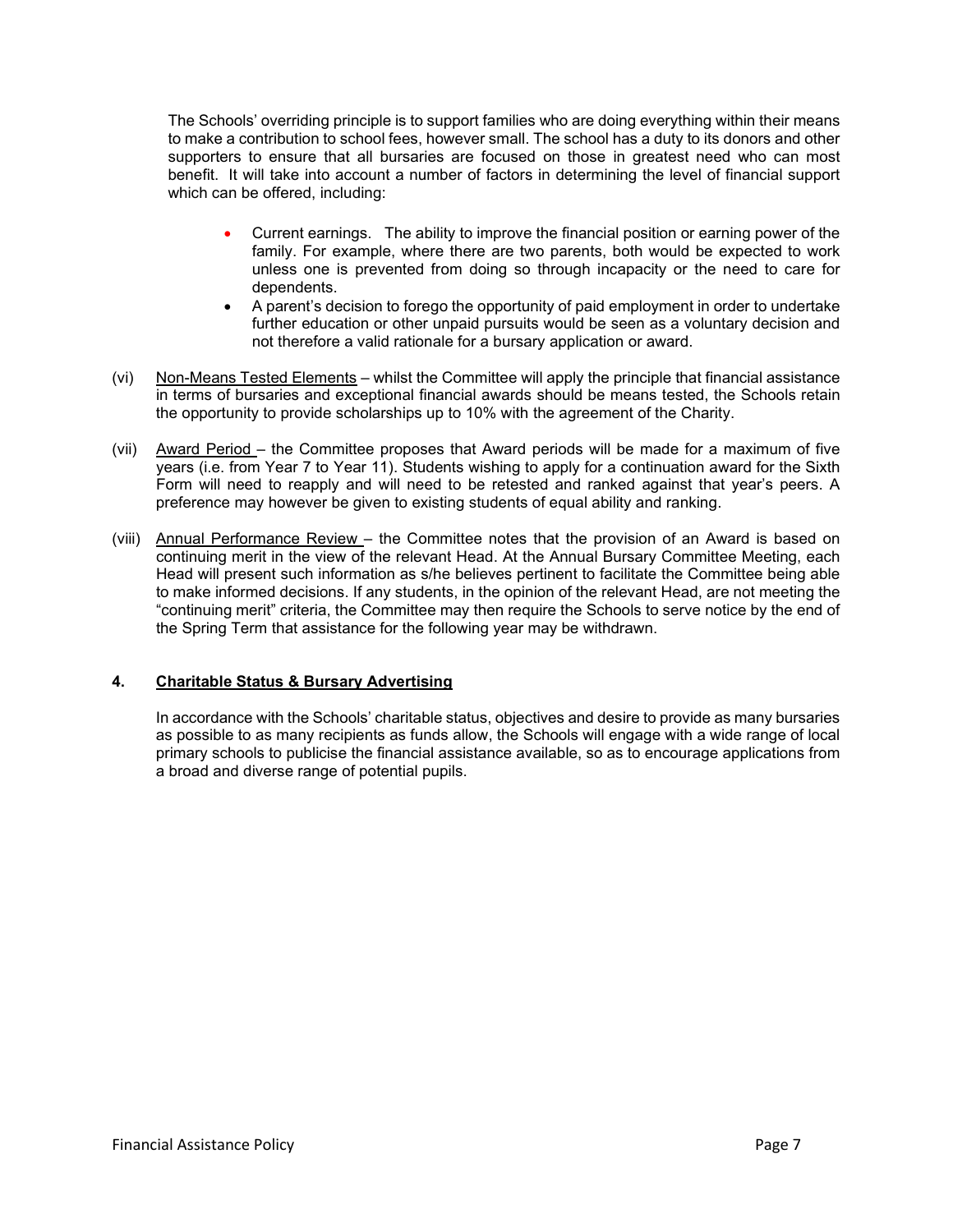# **ANNEX B**

# **PRINCIPLES OF THE OPERATION OF THE BURSARY SCALES**

- 1. No existing Award holder should be disadvantaged due to a change in the method of means testing assessment.
- 2. The scales will seek to assess the gross income of a "family unit", together with a notional income from the net value of any non-income producing assets (e.g. equity in the family home).
- 3. When seeking to determine the "family unit", regard will be taken of the pupil's natural parents together with any subsequent partners in the event of a legal separation or divorce. Existing legal arrangements will be taken into account, together with the liabilities of the parties who entered into the original parent contract.
- 4. Having assessed a parental income figure, the maximum level of means tested assistance will be governed by the approved scales, which operate on a formulaic basis. The Governors of each School Awards Committee will exercise their discretion in judging if a lesser amount than the maximum is to be offered. Where such discretion is exercised, revision should only be made by Governors and only in the event of additional information becoming available on the family's financial circumstances. In particular, increases in awards should not be made in response to bursary offers made to the parents by other schools.
- 5. For parents with more than one child at one of the Schools, a deduction of any school fees paid will be allowed for in arriving at the gross assessable income for younger children.
- 6. Maximum means tested fee assistance will be available for consideration of an Award by Governors where gross assessable income is £20,000 or less, with no means tested fee assistance awardable where gross assessable income is in excess of £65,000. The table below gives an overview of the potential maximum fee award % based on family income.

| <b>Gross Assessable Income</b> | <b>Maximum Fee Award %</b> |
|--------------------------------|----------------------------|
| £20,000                        | 100%                       |
| £33,000                        | 90%                        |
| £42,500                        | 75%                        |
| £52,500                        | 50%                        |
| £60,000                        | 25%                        |
| £65,000                        | No assistance is available |

- 7. When deciding to make an Award, the Governors will use their discretion to decide whether to provide further assistance for additional costs of school uniform, transport to and from school, school meals and any school trips.
- 8. All Awards will be reassessed on an annual basis and will be made based on the financial details supplied in respect of the preceding financial year. In the event of a material change in financial circumstances, a parent can request a change to a current year basis of assessment that may then be continued for the remaining period of the award. Amendments to assessments will only be valid from the date of the request.
- 9. The scales will be increased on an annual basis to reflect a measure of inflation. The current chosen index is the increase in the Consumer Price Index. The use of this index and the level of the scales will be formally reviewed every three years.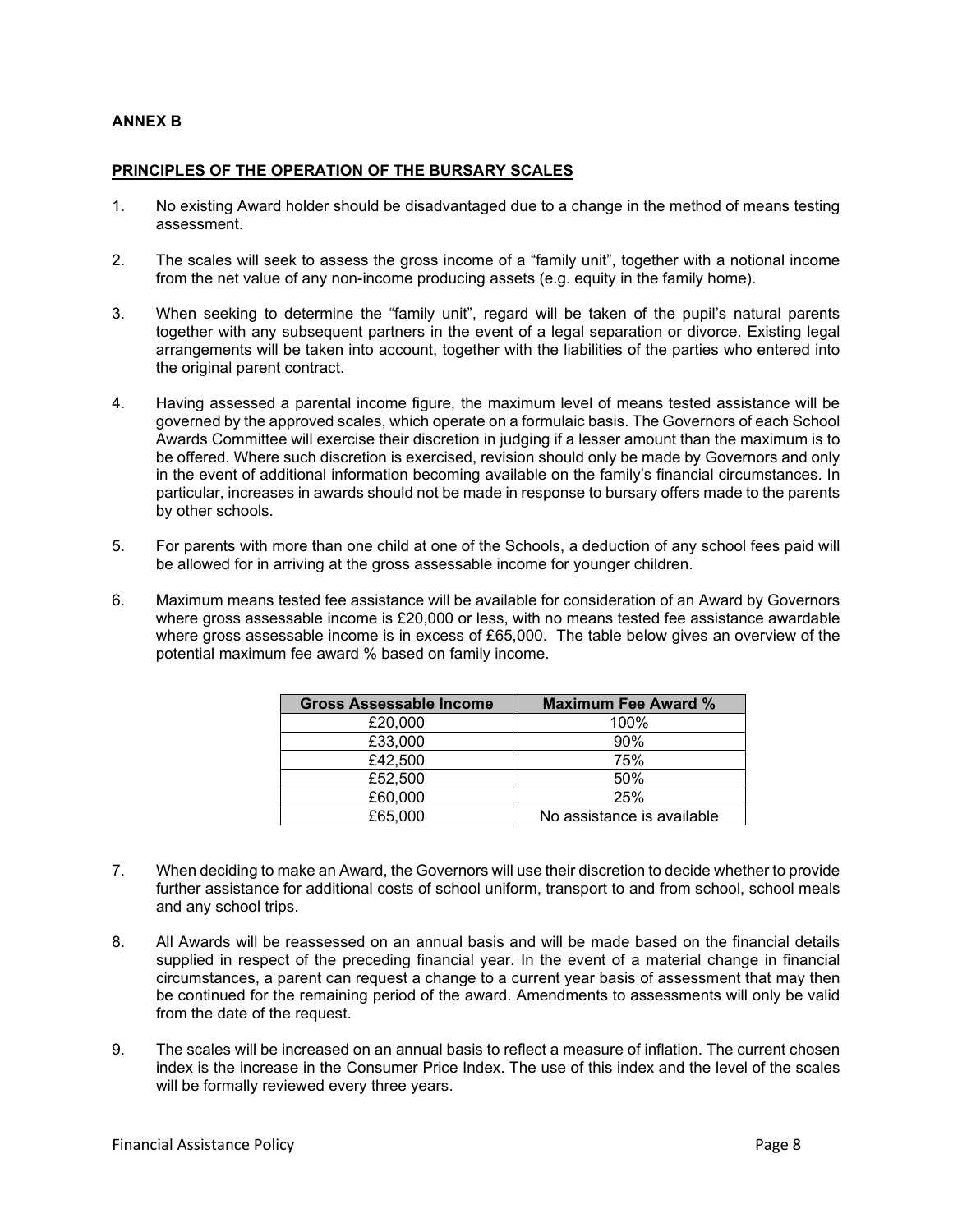# **ANNEX C**

## **PRINCIPLES OF A BURSARY AWARD**

- 1. The granting of any bursary assistance is at the sole discretion of the Board of Governors. This may be delegated to subcommittees of each School, which must be constituted and conducted in accordance with the terms of reference agreed by the Governors. The Governors are not bound to explain the exercising of their discretionary powers.
- **2.** Applicants for a bursary must provide all the information required by Governors to enable the School's process of means testing to be completed. The relevant Schools Awards Committee will consider applicants whose personal circumstances as assessed by the means test indicate that they are eligible for an award. Awards will only be made, however, to pupils who are considered by the Awards Committee to be able to benefit from the education provided by the school and where there are sufficient funds available.
- **3.** The provision of any false information is likely to result in the immediate withdrawal of an award by the school. In addition, any amounts previously awarded may be revised and additional parental contributions sought where applicable.
- 4. Where a parental assessment is judged to be over scale for a second continuous year, the award will be withdrawn. This will not prevent a subsequent application in the event the parents' financial situation changes.
- 5. The assistance indicated by the scales shall be the maximum permitted award from the sums determined by the Governors that are to be made available for bursaries. No form of means tested assistance should exceed these levels where funding is from the School's resources.
- 6. The Schools may make additional scholarship awards that are non-means tested to a maximum of 10% of the fees charged, but such costs will not be chargeable to the Schools' bursary funds. (Note: this applies to new awards; existing scholarships in excess of this level will be expected to run their course. This limit may be subject to review by the Governors in the future). The criteria for any such scholarships will be those approved by the Board of Governors and available for any eligible pupil to apply.
- 7. The bursary reserves policy is a matter for the Board of Governors.
- 8. Bursary awards are currently only considered for pupils of year 7 (age 11+) upwards whilst at one of the Schools. (Note: the Governors may review this in the future).

The offer of financial assistance must be accepted within two weeks of the offer being made, otherwise the School reserves the right to withdraw the offer.

10. The continuation of a bursary award is subject to sustained effort and achievement consistent with the level required by the Schools for new pupils.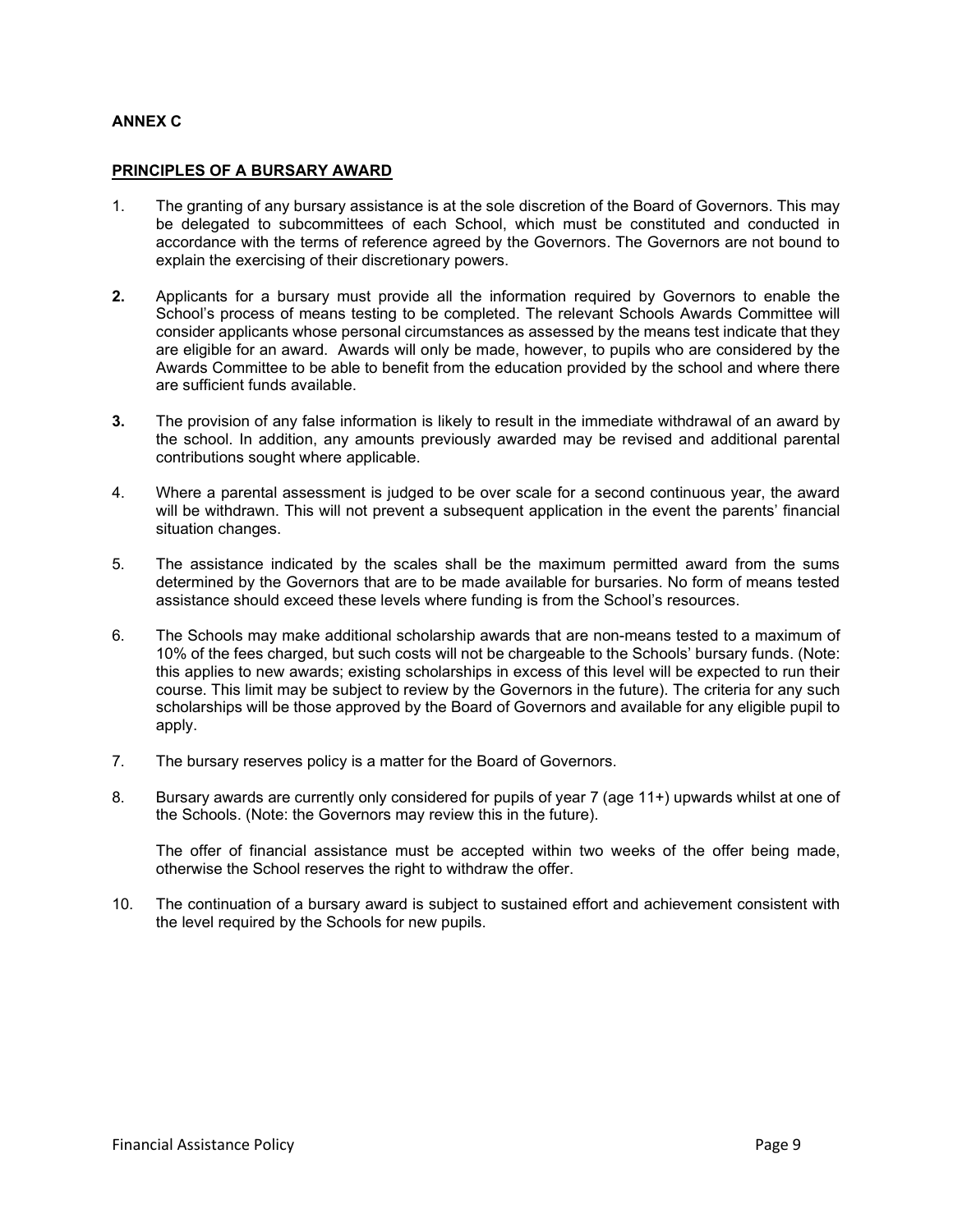# **ANNEX D**

## **Merchant Taylors' Schools**

# **Bursary Scheme - Frequently Asked Questions (FAQs)**

We are committed to widening access to our Schools and each year we are able to offer some financial support to a number of applicants who show significant ability but would otherwise be unable to afford the fees. These bursaries are offered through our Merchant Taylors' Schools Bursary Scheme.

Below please find frequently asked questions regarding the Merchant Taylors' Schools Bursary Scheme.

#### **What is a Bursary?**

A bursary is a means tested award offering a financial contribution towards school fees. Every year we are able to offer bursary funding to a limited number of successful applicants. Bursaries are available to pupils in Year 7 and above.

#### **How are the applicants academically assessed?**

Internal and external applicants sit age appropriate assessment papers and will also be invited to attend an interview. Assessments for Year 7 will be taken in November unless there are exceptional reasons for them to be taken at another time (e.g. a move to the area during the school year. Please refer to the Schools' website under the Admissions page where specific dates for each year are detailed.

#### **How do I apply?**

Candidates are required to firstly register with one of [our Schools](http://www.harpurtrust.org.uk/schools/our-schools/) by completing the online Registration Form available through our website. On the Registration Form please ensure you have ticked the appropriate box(es) to indicate that you wish to apply for a bursary. Following return of the Registration Form, you will be sent a Bursary Application Form from our Admissions Team. The completed Bursary Assessment Form must be returned directly to the Bursary Assessment company, at the address specified on the form.

## **How are applications decided?**

All applications are reviewed at the Awards Committee. The decisions on which pupils are awarded funding is based upon the Bursary Assessment Report that is received for each pupil.

#### **Is there a deadline for a Bursary application?**

All bursary applications must be received by the Bursary Assessment company at least two weeks before the date set for the Year 7 Entrance Assessment. All external candidates must have registered with the Schools for a place in the following September entry, prior to submitting the bursary application form. No late applicants will be considered.

#### **If I fulfill the financial criteria will I automatically receive an award?**

Neither the offering of a place, nor meeting the eligibility criteria for financial assistance, means that an award will necessarily be made. The Schools have limited funds available from which to make awards. All awards are at the Governors' sole discretion, with many factors being taken into account in making awards to successful applicants. Demand for bursaries exceeds availability and we cannot guarantee that every family which applies and meets the criteria will receive an award.